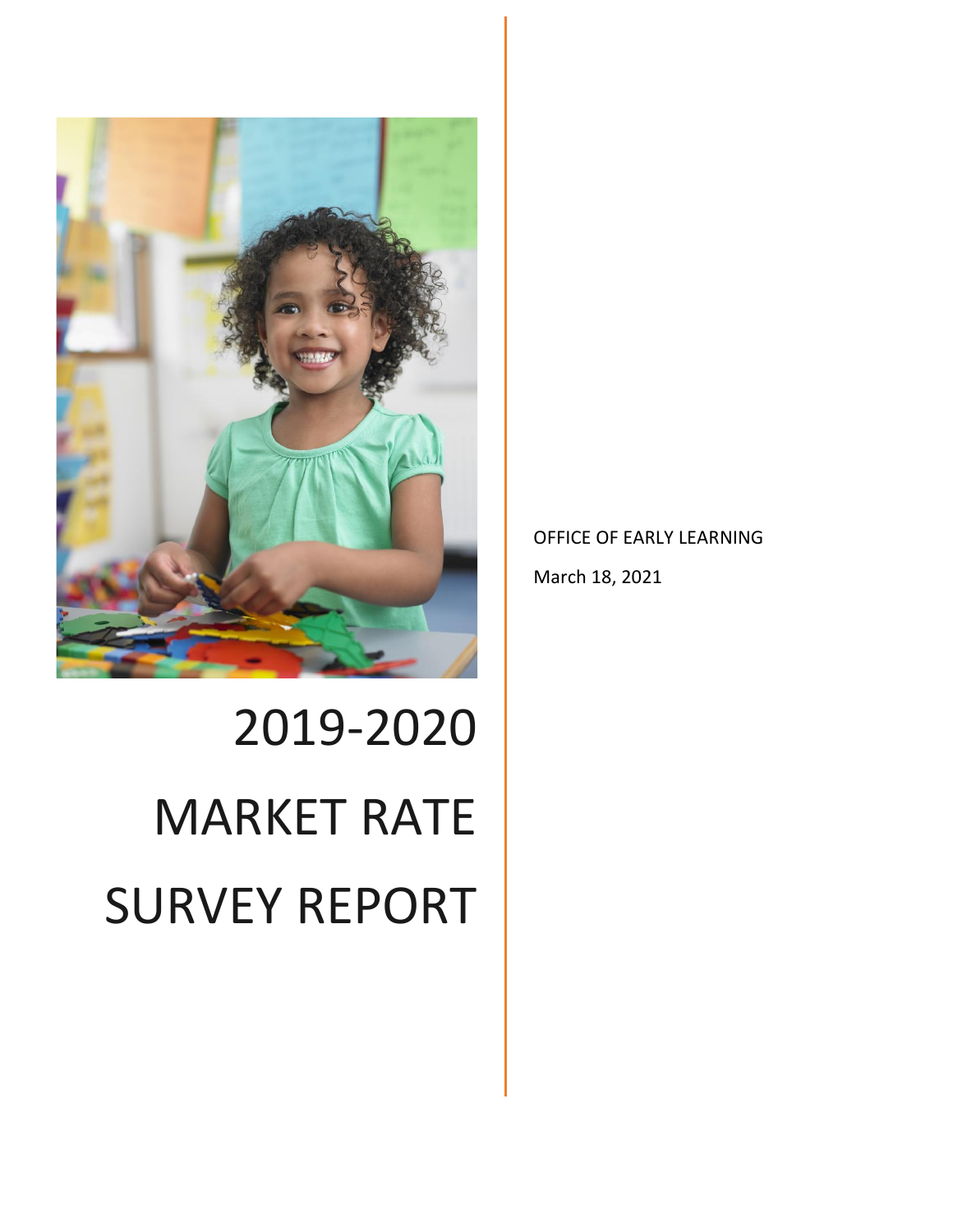## <span id="page-1-0"></span>**Table of Contents**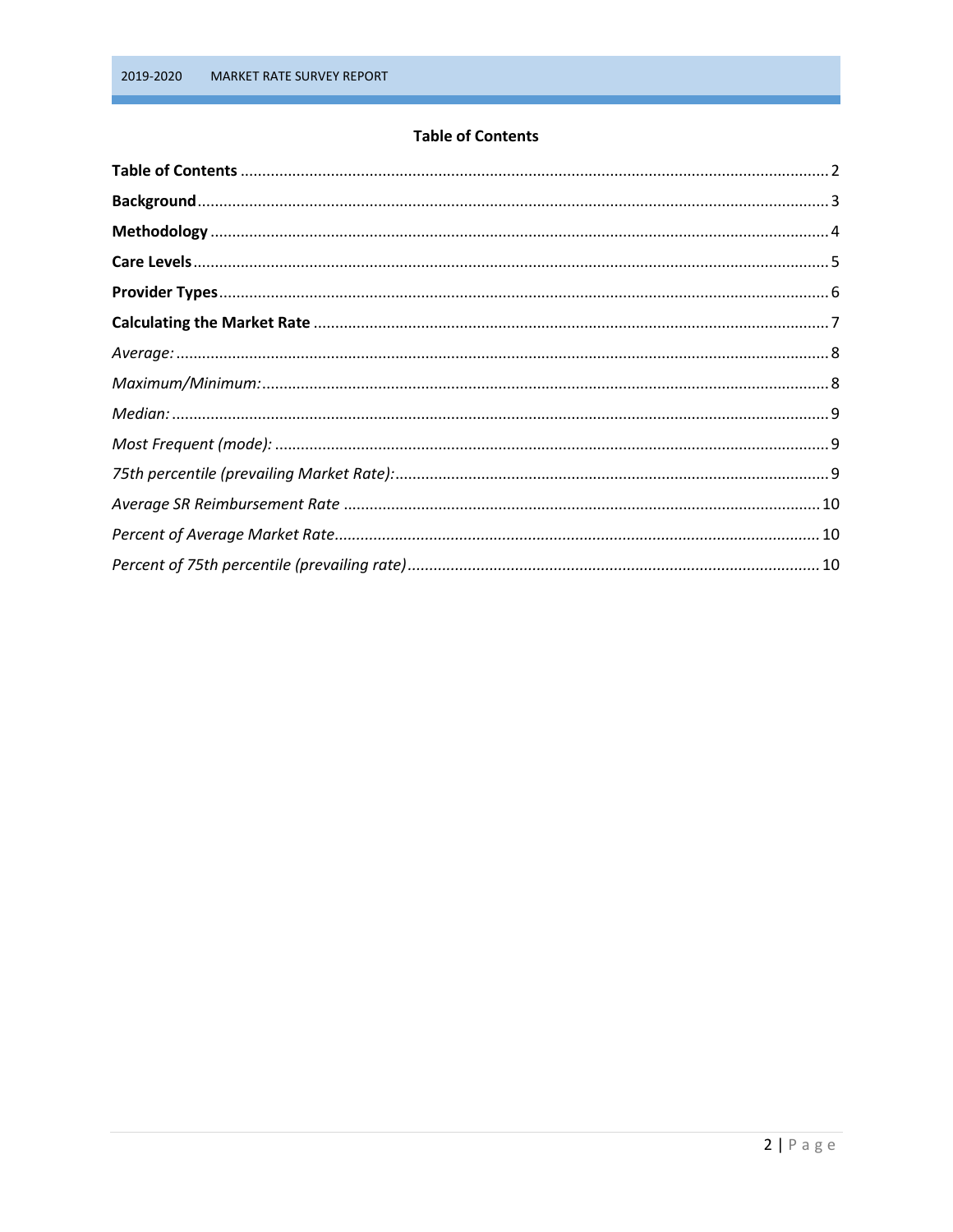## <span id="page-2-0"></span>**Background**

The Market Rate Survey (MRS) is the collection of private pay rates charged by child care providers throughout the state of Florida. This information informs the Office of Early Learning (OEL), early learning coalitions (ELCs) and partners statewide about the cost of child care within local communities. The information collected is used to analyze the prices and fees charged by child care providers for services based on full-time and part-time care. ELCs use the market rate as one tool in determining reimbursement rates for their local providers. The Child Care Development Block Grant (CCDBG) Act of 2015 revised the requirements for conducting MRS. Surveys must be statistically valid, reliable, and reflect variations in the cost of child care services by geographic area, type of provider, and ages of children. Lead Agencies also have the option to use a statistically valid and reliable alternative methodology for setting payment rates. These must be conducted no earlier than two years before the date of submission of the triennial Child Care and Development Fund (CCDF) State Plan.

The MRS is required by the federal regulations implementing CCDBG (CFR 98.45) and must be conducted every two years and include the prevailing market rate based on the  $75<sup>th</sup>$  percentile. Lead Agencies are also required to certify that rates are sufficient to ensure eligible children have equal access to child care services comparable to those in State or local sub-markets provided to children who are not eligible to receive CCDF or other Federal or State child care assistance. The facts relied on to determine that payment rates are sufficient to ensure equal access in the CCDF State Plan must be described. Examples of factors to Lead Agencies can consider include:

- Payment rates are set at the 75th percentile or higher of the most recent survey.
- Tiered rates or differential rates for special populations, higher quality care or other conditions.
- Rates based on data on the actual cost of providing care.
- Data on the size of the difference in expenditures between payment rates set at the 75th percentile and rates that are below the 75th percentile.
- Data on the proportion of children being served over time.
- Data on the types of settings where children are served.
- Feedback from parents, including parent surveys or parental complaints.

The benchmark for equal access established by the Administration for Children and Families' Office of Child Care (OCC) is the 75th percentile of the current child care market. OCC considers payment rates set at the 75th percentile or higher as providing equal access.

Section 1002.895, Florida Statutes, requires implementation of the School Readiness program market rate as follows:

(1) The office shall establish procedures for the adoption of a market rate schedule. The schedule must include, at a minimum, county-by-county rates: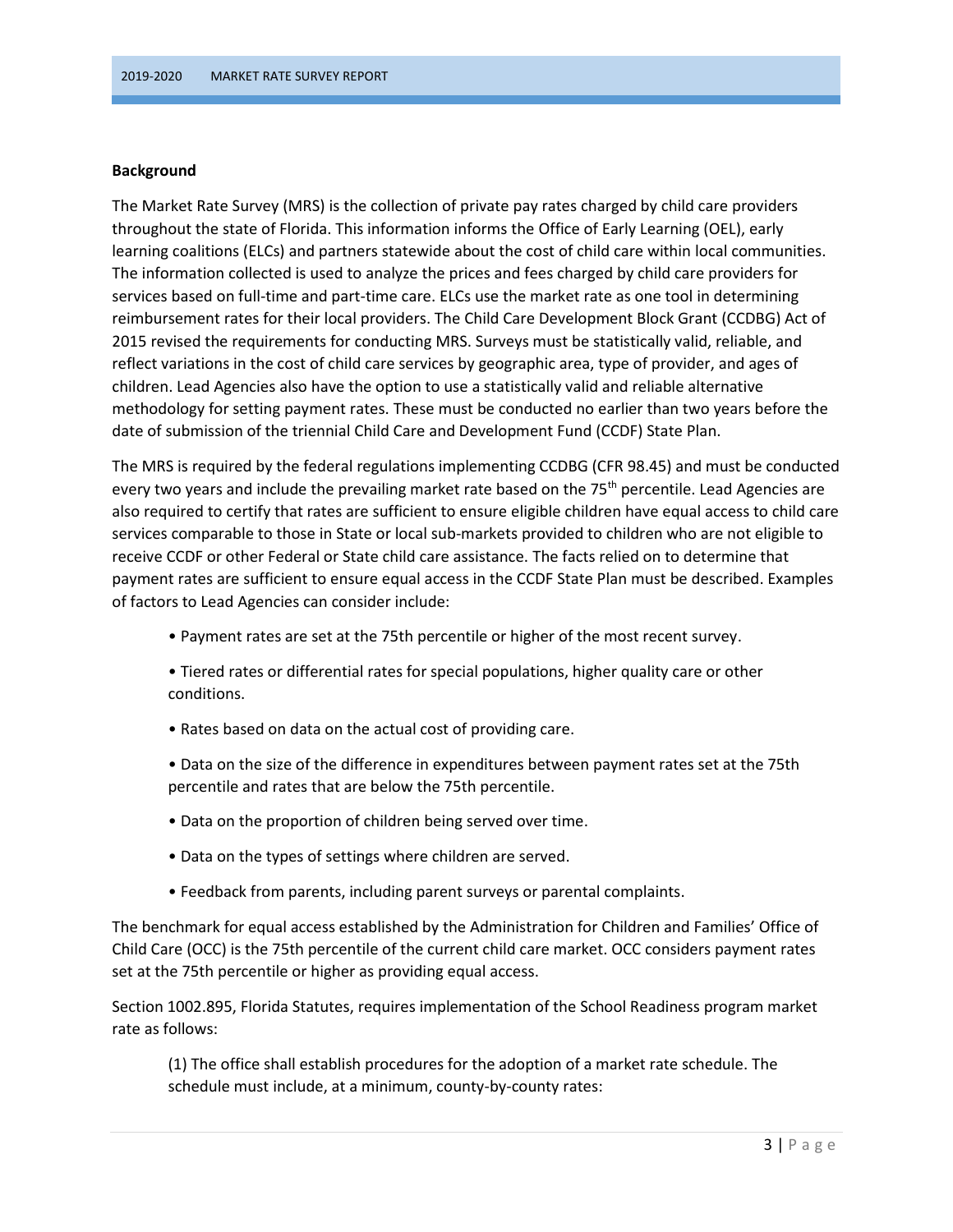# 2019-2020 MARKET RATE SURVEY REPORT

(a) The market rate, including the minimum and the maximum rates for child care providers that hold a Gold Seal Quality Care designation under s. [402.281.](https://www.flsenate.gov/Laws/Statutes/2019/402.281)

(b) The market rate for child care providers that do not hold a Gold Seal Quality Care designation.

(2) The market rate schedule, at a minimum, must:

(a) Differentiate rates by type, including, but not limited to, a child care provider that holds a Gold Seal Quality Care designation under s. [402.281,](https://www.flsenate.gov/Laws/Statutes/2019/402.281) a child care facility licensed under s. [402.305,](https://www.flsenate.gov/Laws/Statutes/2019/402.305) a public or nonpublic school exempt from licensure under s[. 402.3025,](https://www.flsenate.gov/Laws/Statutes/2019/402.3025) a faith-based child care facility exempt from licensure under s[. 402.316](https://www.flsenate.gov/Laws/Statutes/2019/402.316) that does not hold a Gold Seal Quality Care designation, a large family child care home licensed under s. [402.3131,](https://www.flsenate.gov/Laws/Statutes/2019/402.3131) or a family day care home licensed or registered under s. [402.313.](https://www.flsenate.gov/Laws/Statutes/2019/402.313)

(b) Differentiate rates by the type of child care services provided for children with special needs or risk categories, infants, toddlers, preschool-age children, and school-age children.

(c) Differentiate rates between full-time and part-time child care services.

(d) Consider discounted rates for child care services for multiple children in a single family.

(3) The market rate schedule must be based exclusively on the prices charged for child care services.

(4) The market rate schedule shall be considered by an early learning coalition in the adoption of a payment schedule. The payment schedule must take into consideration the average market rate, include the projected number of children to be served, and be submitted for approval by the office. Informal child care arrangements shall be reimbursed at not more than 50 percent of the rate adopted for a family day care home.

(5) The office may contract with one or more qualified entities to administer this section and provide support and technical assistance for child care providers.

(6) The office may adopt rules for establishing procedures for the collection of child care providers' market rate, the calculation of the average market rate by program care level and provider type in a predetermined geographic market, and the publication of the market rate schedule.

# <span id="page-3-0"></span>**Methodology**

Providers interested in contracting with the ELC to offer SR services must access the Provider Portal, located within the statewide information system, to update their profile. The profile update process facilitates completion of the MRS. The survey gathers information from Florida's child care providers regarding their private pay rates. The information is used to determine an adequate payment rate, enabling families using the subsidy to enter the child care market in a competitive position with the ability to find and afford high-quality care across the full range of child care provider types and services. Every year between January 1 and the last business day in May, early learning coalitions review and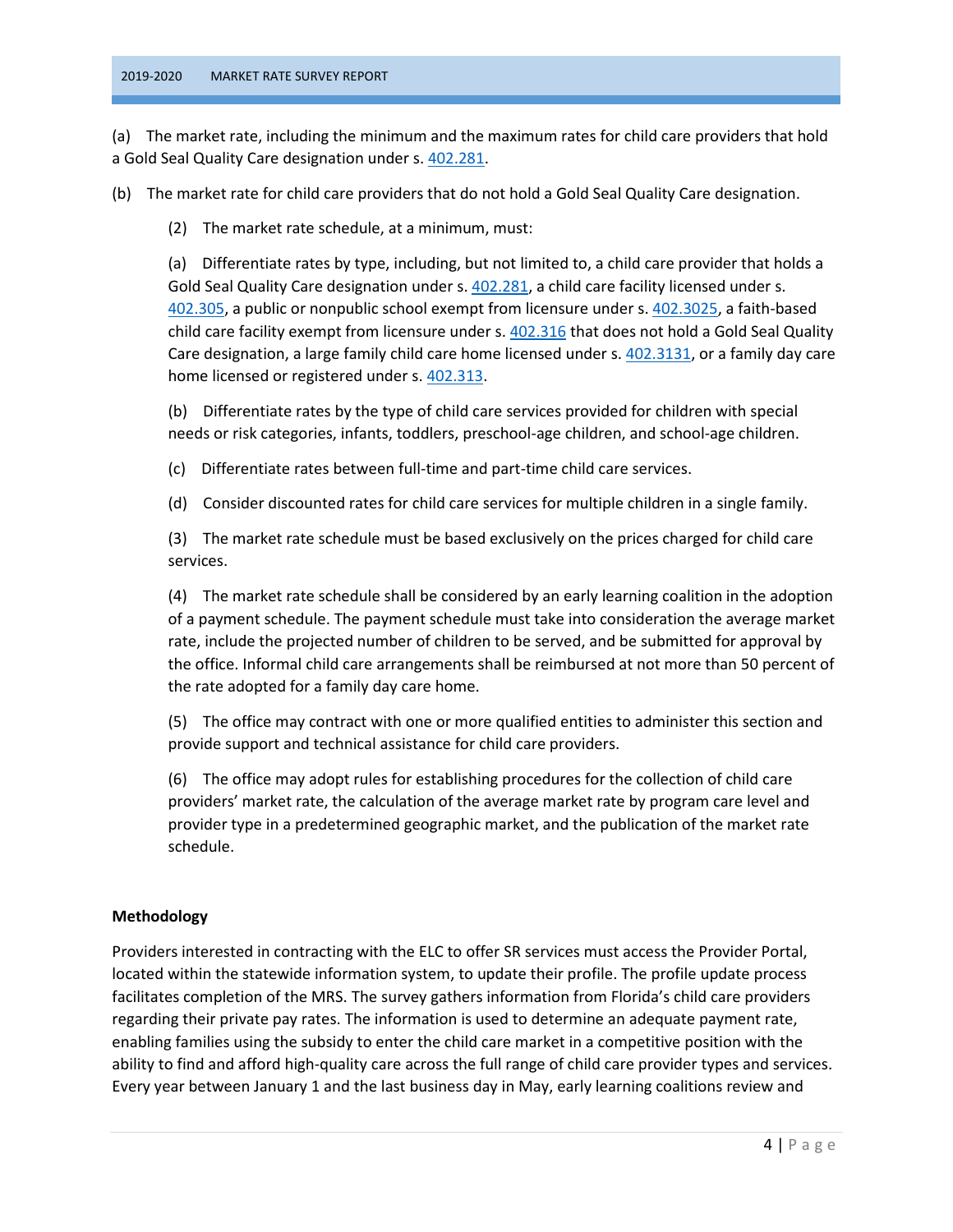approve provider profiles in OEL's statewide information system prior to executing School Readiness (SR) contracts.



In 2019, OEL held three statewide webinars, May 30 and 31 and June 6, to collect feedback from stakeholders on the MRS process. Providers, early learning coalitions, provider association groups and other interested stakeholders, attended the webinars. There were 237 participants during the course of the webinars that yielded suggestions on data collection used to capture the care levels and provider types. OEL reviewed and approved any changes to the 2019 Market Rate calculations. The webinar presentation, Appendix A, includes approved revisions for calculating the market rate.

# <span id="page-4-0"></span>**Care Levels**

In past market rates, the care levels used for data collection were limited to infant, toddler, preschoolage, and school-age. The webinar participants suggested expansion of the care levels to include eight care levels in an effort to reflect a more comprehensive cost of care. OEL incorporated these changes in the 2019 market rate to demonstrate a more accurate representation of the rates charged by the private child care providers amongst the eight care levels.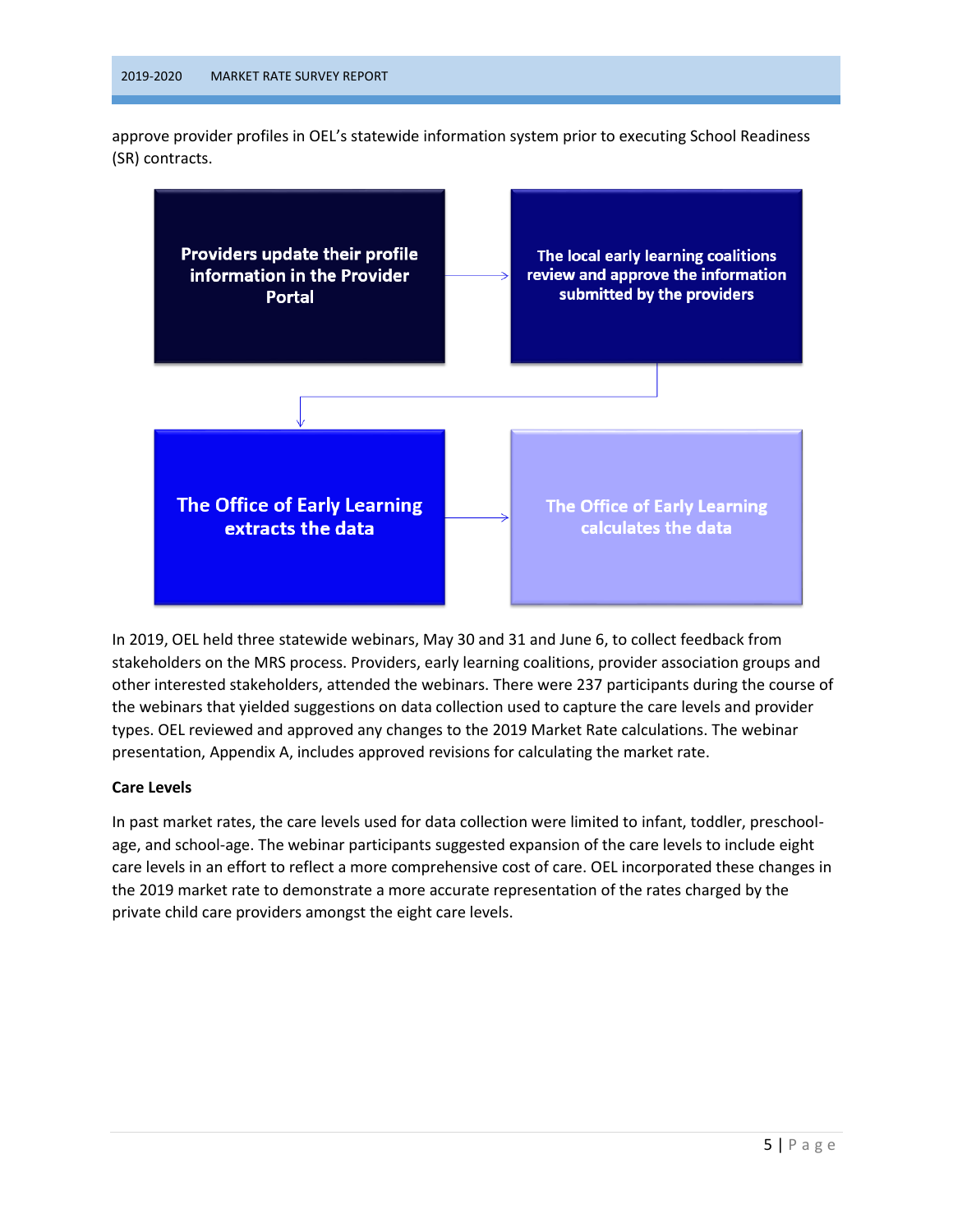#### 2019-2020 MARKET RATE SURVEY REPORT

<span id="page-5-0"></span>

| <b>Care Levels</b>               |  |  |  |  |  |  |
|----------------------------------|--|--|--|--|--|--|
| Birth to 12 months of age        |  |  |  |  |  |  |
| 12 to 24 months of age           |  |  |  |  |  |  |
| 24 to 36 months of age           |  |  |  |  |  |  |
| 36 to 48 months of age           |  |  |  |  |  |  |
| 48 to 60 months of age           |  |  |  |  |  |  |
| 60 months of age to school entry |  |  |  |  |  |  |
| School entry to 14 years of age  |  |  |  |  |  |  |
| Birth to 14 years of age         |  |  |  |  |  |  |
|                                  |  |  |  |  |  |  |

## **Provider Types**

Section 1002.895, Florida Statutes, requires OEL to differentiate market rates by provider type. OEL has expanded the Gold Seal designation to include the Gold Seal Faith-Based Exempt provider. This suggested change by the webinar participants shows inclusivity of all provider types available to participating families.

| <b>Provider Type Groups</b>           |                                        |  |  |  |  |
|---------------------------------------|----------------------------------------|--|--|--|--|
| Private Center                        | <b>Gold Seal Private Center</b>        |  |  |  |  |
| Large Family Child Care Home          | Gold Seal Large Family Child Care Home |  |  |  |  |
| <b><i>CFamily Child Care Home</i></b> | Gold Seal Family Child Care Home       |  |  |  |  |
| Public School                         | Gold Seal Public School                |  |  |  |  |
| Non-Public School                     | Gold Seal Non-Public School            |  |  |  |  |
| <b>Faith-Based Exempt</b>             | Gold Seal Faith-Based Exempt           |  |  |  |  |

OEL organizes the data into the categories shown in the following image:

<span id="page-5-1"></span>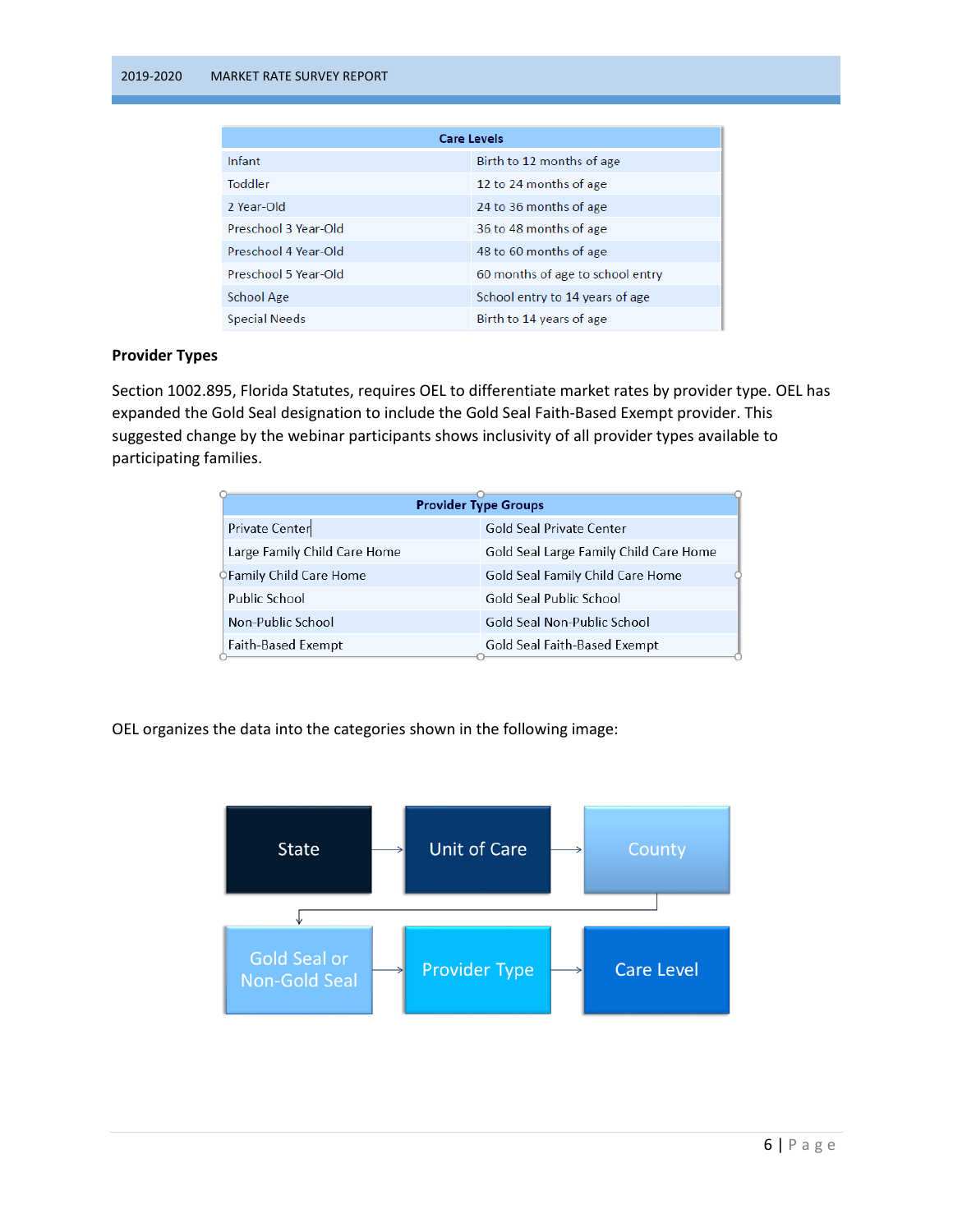## **Calculating the Market Rate**

Only private pay rates, from SR providers with a reimbursement payment, during FY2019-2020 (1-Jul-2019 through 30-Jun-2020) are included. The source of the private pay full-time and part-time rates is the providers' rate profiles stored in the statewide information data system. For providers with multiple rate profiles used throughout the year, OEL selected the profile with the most current effective date.

Full-time rates, if reported under \$10 per day or greater than \$60 per day, were not included. Part-time rates, if reported under \$5 per day or greater than \$60 per day, are also not included in the survey's calculations. These "high-water" and "low-water" marks are considered extreme values and determined to be data entry anomalies. For data quality and accuracy purposes, any category with less than five provider rates are not calculated or reported. This methodology allows OEL to establish controls for the risk of reporting a false-negative finding.

OEL calculates and provides both the average market rate and the 75th percentile rate to help coalitions set provider reimbursements and to ensure eligible children have equal access to high quality child care services.

<span id="page-6-0"></span>Below are examples of how the average market rate, provider's maximum and minimum private pay rates, median rates, most frequent rate reported, and how the 75<sup>th</sup> percentile market rates are determined for consideration in the MRS.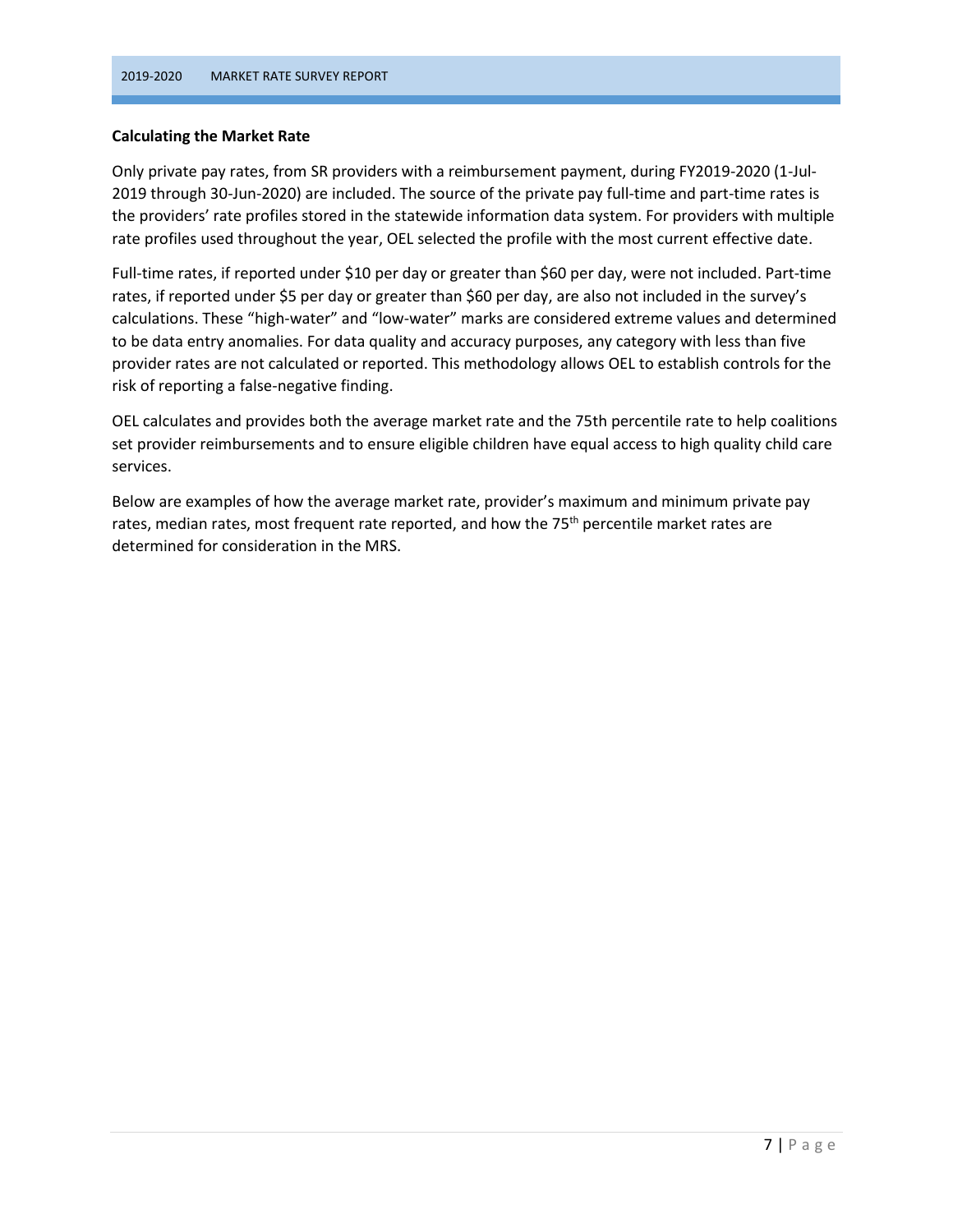*Average: Add the daily private pay rate amounts and divide that sum by the total number of rates included.*

| Count                           | <b>Private Pay Rate</b> |  |  |  |  |
|---------------------------------|-------------------------|--|--|--|--|
| 1                               | \$25.00                 |  |  |  |  |
| 2                               | \$20.00                 |  |  |  |  |
| 3                               | \$19.00                 |  |  |  |  |
| 4                               | \$18.00                 |  |  |  |  |
| 5                               | \$17.00                 |  |  |  |  |
| 6                               | \$17.00                 |  |  |  |  |
| 7                               | \$17.00                 |  |  |  |  |
| 8                               | \$13.00                 |  |  |  |  |
| 9                               | \$12.50                 |  |  |  |  |
| 10                              | \$12.00                 |  |  |  |  |
| Total                           | \$170.50                |  |  |  |  |
| Average = $$170.50/10 = $17.50$ |                         |  |  |  |  |

<span id="page-7-0"></span>*Maximum/Minimum: highest/lowest private pay rates included in the responding providers' MRS.*

| <b>Private Pay Rate</b> |  |  |  |  |  |  |  |
|-------------------------|--|--|--|--|--|--|--|
| \$25.00                 |  |  |  |  |  |  |  |
| \$20.00                 |  |  |  |  |  |  |  |
| \$19.00                 |  |  |  |  |  |  |  |
| \$18.00                 |  |  |  |  |  |  |  |
| \$17.50                 |  |  |  |  |  |  |  |
| \$17.50                 |  |  |  |  |  |  |  |
| \$17.50                 |  |  |  |  |  |  |  |
| \$13.00                 |  |  |  |  |  |  |  |
| \$12.50                 |  |  |  |  |  |  |  |
| \$12.00                 |  |  |  |  |  |  |  |

| Maximum = $$25.00$ |  |
|--------------------|--|
| Minimum = $$12.00$ |  |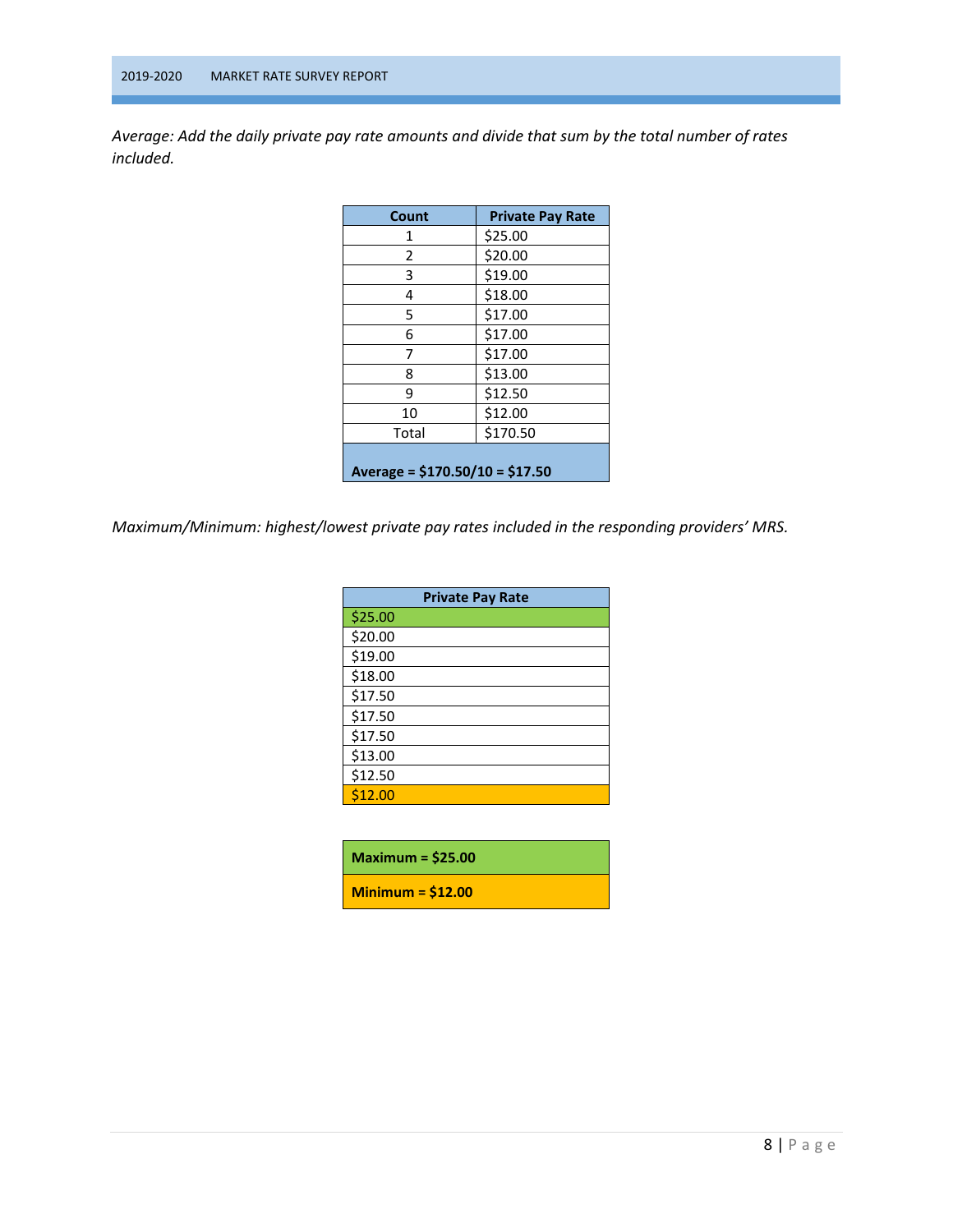*Median: Arrange the private pay rates in order from smallest to largest. If there is an odd number of observations, the median is the middle value. If there is an even number of observations, the median is the average of the two middle values.*

<span id="page-8-0"></span>

| <b>Private Pay Rate</b> |
|-------------------------|
| \$25.00                 |
| \$20.00                 |
| \$19.00                 |
| \$18.00                 |
| \$17.50                 |
| \$17.50                 |
| \$17.50                 |
| \$13.00                 |
| \$12.50                 |
| \$12.00                 |
| <b>Median = \$17.50</b> |

<span id="page-8-1"></span>*Most Frequent (mode): Private pay rate most often reported.*

|         | <b>Private Pay Rate</b>        |
|---------|--------------------------------|
| \$25.00 |                                |
| \$20.00 |                                |
| \$19.00 |                                |
| \$18.00 |                                |
| \$17.50 |                                |
| \$17.50 |                                |
| \$17.50 |                                |
| \$13.00 |                                |
| \$12.50 |                                |
| \$12.00 |                                |
|         | Mode (Most Frequent) = \$17.50 |

<span id="page-8-2"></span>*75th percentile (prevailing Market Rate): Private provider rate that is equal to or less than 75% of the private rates.*

| <b>Private Pay Rate</b>    |                    |  |  |  |  |
|----------------------------|--------------------|--|--|--|--|
| \$25.00                    |                    |  |  |  |  |
| \$20.00                    | 25% of Rates Above |  |  |  |  |
| \$19.00                    | \$19.25            |  |  |  |  |
| \$18.00                    |                    |  |  |  |  |
| \$17.50                    |                    |  |  |  |  |
| \$17.50                    |                    |  |  |  |  |
| \$17.50                    |                    |  |  |  |  |
| \$13.00                    |                    |  |  |  |  |
| \$12.50                    |                    |  |  |  |  |
| \$12.00                    | 75% of Rates Below |  |  |  |  |
| 75th Percentile = $$19.25$ |                    |  |  |  |  |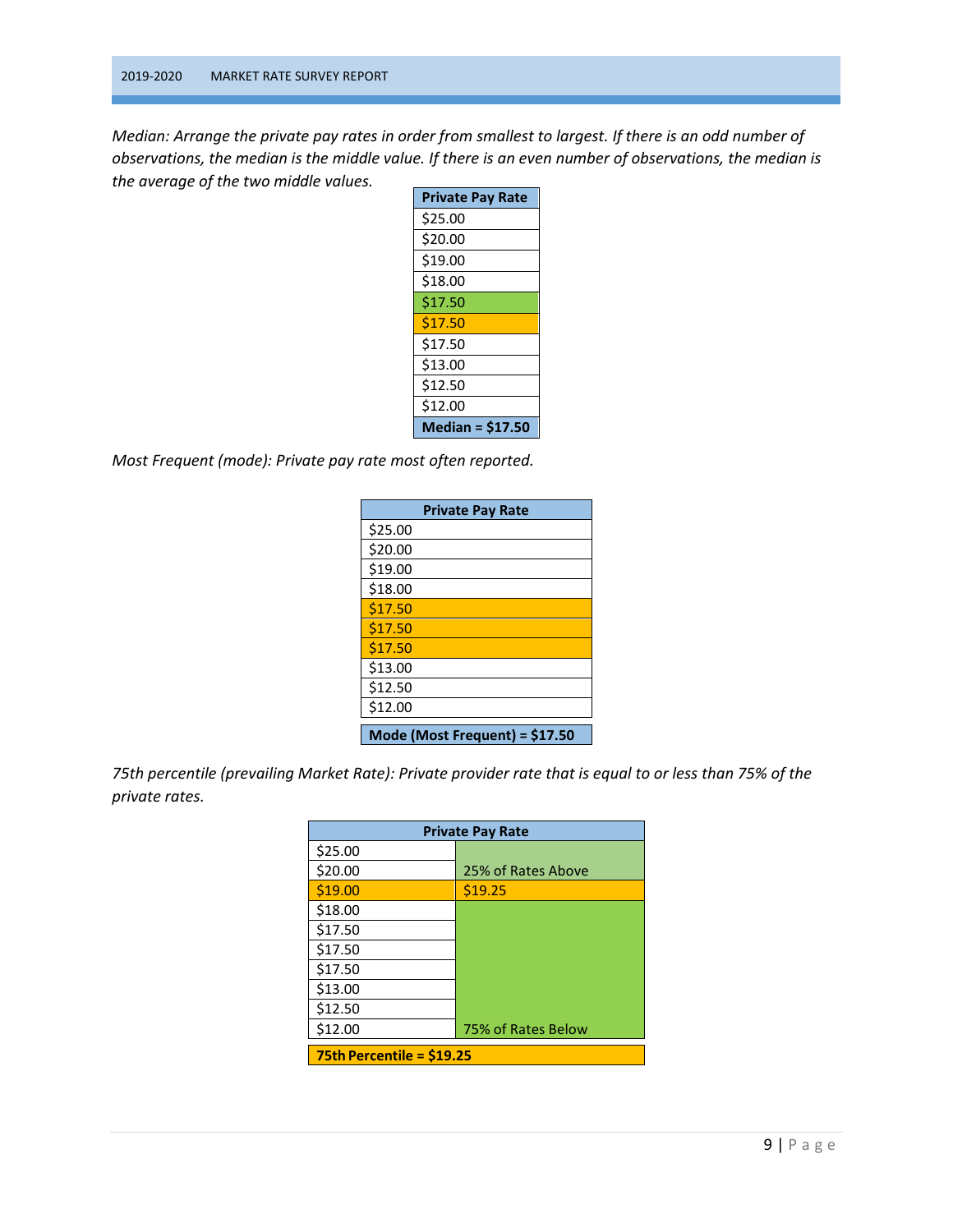<span id="page-9-0"></span> *Average SR Reimbursement Rate: Weighted average of SR reimbursement rates calculated from the paid amounts across all collected data by provider type and care level during the most recent month of the fiscal year.*

| Sample Average School Readiness Reimbursement Rate Calculation<br>Sample County, Full Time Rates, Non-Gold Seal, Private Centers, Toddler Care |            |          |        |                                    |  |  |  |
|------------------------------------------------------------------------------------------------------------------------------------------------|------------|----------|--------|------------------------------------|--|--|--|
| Provider                                                                                                                                       | Daily Rate | Capacity | Weight | <b>Weighted Average Daily Rate</b> |  |  |  |
| Provider A                                                                                                                                     | \$26.00    | 36       | 12%    | \$3.07                             |  |  |  |
| Provider B                                                                                                                                     | \$30.00    | 10       | 3%     | \$0.98                             |  |  |  |
| Provider C                                                                                                                                     | \$26.00    | 33       | 11%    | \$2.81                             |  |  |  |
| Provider D                                                                                                                                     | \$30.00    | 100      | 33%    | \$9.84                             |  |  |  |
| <b>Provider E</b>                                                                                                                              | \$26.00    | 62       | 20%    | \$5.29                             |  |  |  |
| <b>Provider F</b>                                                                                                                              | \$30.00    | 64       | 21%    | \$6.30                             |  |  |  |
| Total                                                                                                                                          |            | 305      | 100%   | \$28.28                            |  |  |  |

<span id="page-9-1"></span> *Percent of Average Market Rate* means the calculated percentage reimbursed for School Readiness services when compared to the average Market Rate. This measures how close the School Readiness reimbursement rate is as compared to the average Market Rate.

| (Average SR Reimbursement Rate) | \$28.       |
|---------------------------------|-------------|
| (Average Market Rate)           | <b>S36.</b> |

<u>.28</u><br>.57 **\$36.57 = 77.33%**

<span id="page-9-2"></span> *Percent of 75th percentile (prevailing rate)* means the calculated percentage reimbursed for School Readiness when compared to the 75th percentile Market Rate. This provides a measure of how close reimbursement is to the rates at or above 75% of the rates in a given category.

> **\$28.28** (Average SR Reimbursement Rate)<br>(75<sup>th</sup> Percentile Rate)  $\frac{928128}{540.93}$  = 69.10%